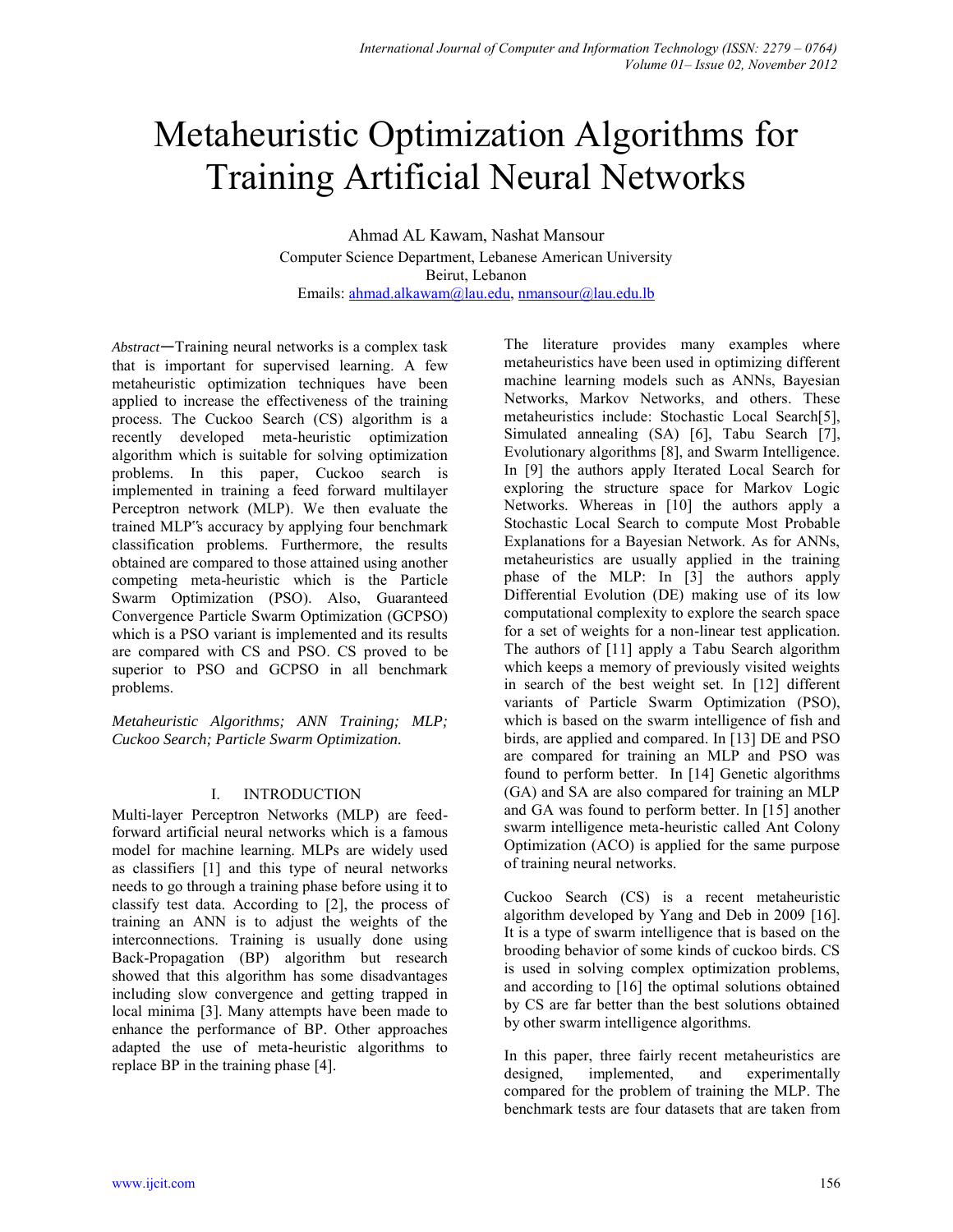the UCI Machine Learning Repository. CS is compared with two versions of PSO which are the standard PSO and the guaranteed convergence PSO (GCPSO). PSO has been found to give good results and outperform other meta-heuristics such as DE on many optimization problems [4]. Also, according to [16], Yang and Deb proved that CS outperforms PSO in some optimization problems. In this paper, these algorithms are developed for the MLP training with the objective of minimizing the quadratic error. GCPSO is a variant of PSO and is applied because it is found to give better results than standard PSO in most optimization problems [12].

#### II. MULTILAYER PERCEPTRON

One of the most used ANN models is the Multi-Layer Perceptron (MLP) [17]. In every MLP network there is one input layer, one output layer and, one or more hidden layers. All nodes, except those of the input layer, are composed of neurons. The output of each layer is connected to the input of the next layer. The number of nodes in each layer varies depending on the problem at hand. The larger the number of hidden layers and number of nodes, the more complex the architecture will be.

Training an MLP is to find a set of weights that would give desired values at the ANN"s output when presented with different patterns at its input. Figure 1 shows an example of an MLP.



Figure 1 Example MLP Network

# III. PARTICLE SWARM OPTIMIZATION (PSO)

PSO metaheuristic algorithm was introduced in [18] by Kennedy and Eberhart as a population based stochastic optimization algorithm for an ndimensional problem space. It aims to minimize (or maximize) the objective function of the problem.

The PSO was inspired by the flight of a flock of some birds when they search for resources [19].

The algorithm starts by creating a swarm of n particles. A particle of the swarm is represented by a position  $x(t)$  and a velocity  $v(t)$ . Every position represents a solution and the goal of the algorithm is to move the particles to better positions. This is done using the particle"s velocity which depends on its previous velocity, the best position found by the particle, and the best position found by the whole swarm.

Initially, all particles have their positions,  $x(0)$ , randomly generated and their initial velocity,  $v(0)$  set to zero.

Then, the velocity of each particle is updated depending on its current velocity, its own best position (*individual best),* and the best position of the whole swarm (*global best)* according to the formula:

$$
v_{ij}(t+1) = \omega v_{ij}(t) + c_1 r_1 \left( y_{ij}(t) - x_{ij}(t) \right) + c_2 r_2 \left( \hat{y}_j(t) - x_{ij}(t) \right) \tag{1}
$$

$$
1 \le i \le s, 1 \le j \le n.
$$

And then the particle"s next position is updated by:

$$
x_{ij}(t+1) = x_{ij}(t) + v_{ij}(t+1)
$$
 (2)  

$$
1 \le i \le s, 1 \le j \le n.
$$

 $y_{ij}(t)$  is the individual best position and  $\hat{y}_{ij}(t)$  is the global best position.

*w, c1, r1, c2, r2* are parameters of the algorithm. *n* is the dimension of the optimization problem.

The pseudo code of PSO can be summarized as follows:

> Randomly initialize population of particles **repeat for** each particle i of the population **do if**  $f(x_{i(t)}) < f(y_{i(t)})$  then  $y_i(t) = x_i(t)$  **end if If**  $f(y_{i(t)}) < f(\hat{y}(t))$  then  $\hat{y}(t) = y_{i(t)}$  e**nd if end for**  Update velocity and position of each particle according to eq.  $(1)$  and  $(2)$ .

**until** stop criteria being satisfied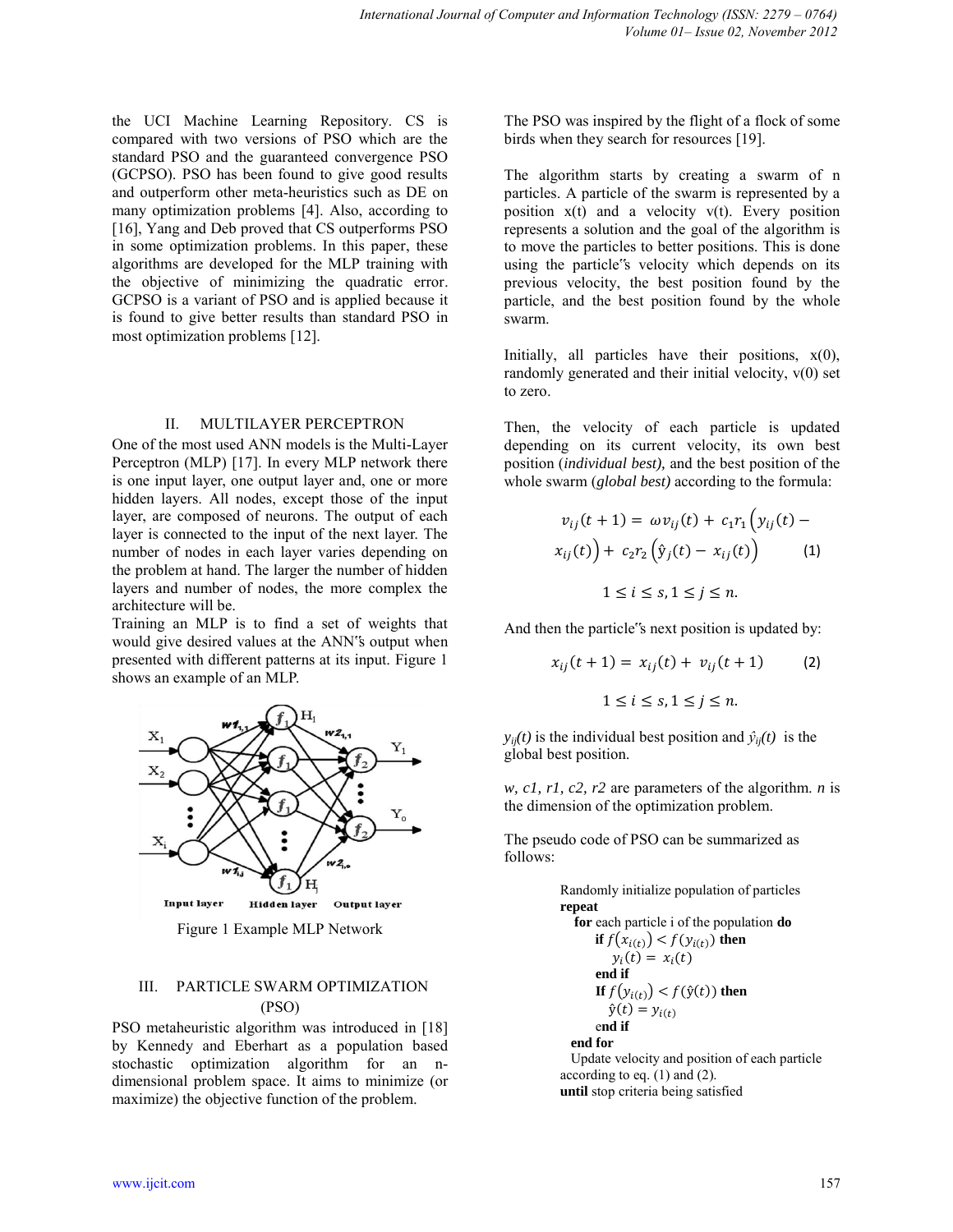## IV. Guaranteed Convergence PSO (GCPSO):

The PSO has a tendency to converge prematurely when  $xi = yi = \hat{y}i$ . In this case this particle will push the other particles to move towards it. GCPSO solves this problem by adding a term  $r(t)$  which is a random variable from U(0,1).

$$
v_{ij}(t+1) = -x_{ij}(t) + \hat{y}_j(t) + \omega v_{ij}(t) +
$$
  
\n
$$
\rho(t)(1 - 2r(t))
$$
\n(3)

Where  $\rho(t)$  is an adaptive scaling factor given by:

$$
\rho(t+1) = \begin{cases}\n2\rho(t) & \text{if } \text{#success} > Sc \\
0.5\rho(t) & \text{if } \text{#failures} > fc\left(4\right) \\
\rho(t) & \text{otherwise}\n\end{cases}
$$

In which #successes and #failures denote the number of consecutive successes and failures of the search in minimizing the objective function, and sc and fc are threshold parameters with initial values generally 5.

## V. CUCKOO SEARCH OPTIMIZATION

Cuckoo Search (CS) [16] is a recent metaheuristic algorithm proposed in 2009 by Yang and Deb. The algorithm is inspired by the behavior of some species of cuckoo birds combined with the flight routines of many species of birds and flies, called levy flights.

According to [20], the cuckoo birds have a peculiar and aggressive brooding strategy. Certain Cuckoos lay their eggs in the nests of birds of other species. Cuckoos may also remove some of the other eggs in the nest to increase the hatching probability of their own eggs. The cuckoo eggs usually resemble the host eggs in order to reduce the risk of being discovered by the host birds. In case the host birds discover the cuckoo eggs, they either throw away the eggs or completely abandon the nest and build a new nest somewhere else.

In the implementation of the CS algorithm Yang and Deb(2009) made the following assumptions:

The solutions are represented as eggs where each egg is a solution and a cuckoo egg is a new solution. The cuckoo egg should be an improved solution and aims to replace a worse solution in the nest. In this implementation each nest constitutes of one egg.

The CS is implemented with these three rules:

• Each cuckoo lays one egg at a time, and dumps it in a randomly chosen nest;

• The best nests with the best of eggs (solutions) will move on to the next generations;

• The number of available host nests is fixed, and the cuckoo egg may be discovered with a probability pa from [0,1] . If discovered the nest is replaced by a new nest with random solutions.

The pseudo code is presented as:

Generate an initial population of  $n$  host nests, each nest containing one random solution; **While** (t<MaxGeneration) Get a nest randomly (say, i) from the current best nests (top 1 -  $p_a$  nests) and improve its fitness by performing Lévy flights; Evaluate its fitness  $F_i$ [For maximization  $F_i \propto f(x_i)$ ]; Choose a nest among n (say, j) randomly; **if**  $(F_i > F_j)$ , Replace j by the new solution; **end if**  A fraction  $(p_a)$  of the worse nests are replaced by new random solutions; Keep the best nests; Rank the nests and find the current best; Pass the current best solutions to the next generation; **end while**  Return the best nest.

When generating new solutions at  $(t + 1)$  for the ith cuckoo, the following Lévy flight is performed

$$
x_{ij}(t+1) = x_{ij}(t) + \alpha * \text{Lévy}(\lambda) \tag{5}
$$

where  $\alpha > 0$  is the step size, which depends on the scale of the problem. The product  $\oplus$  is an entrywise multiplication. A Lévy flight step size is represented by:

$$
Lévy u = t^{-\lambda}, 1 \le \lambda \le 3
$$
 (6)

The Lévy step size is a probability distribution with an infinite variance and the flight steps form a random walk process which obeys a power-law steplength distribution with a heavy tail.

According to [21], there are a few ways of achieving random numbers in levy flights, but one of the most efficient and yet straightforward ways is to use the so-called Mantegna algorithm for a symmetric Levy stable distribution, where ,symmetric" means that the steps can be positive and negative.

In Mantegna"s algorithm, the step length s can be calculated by: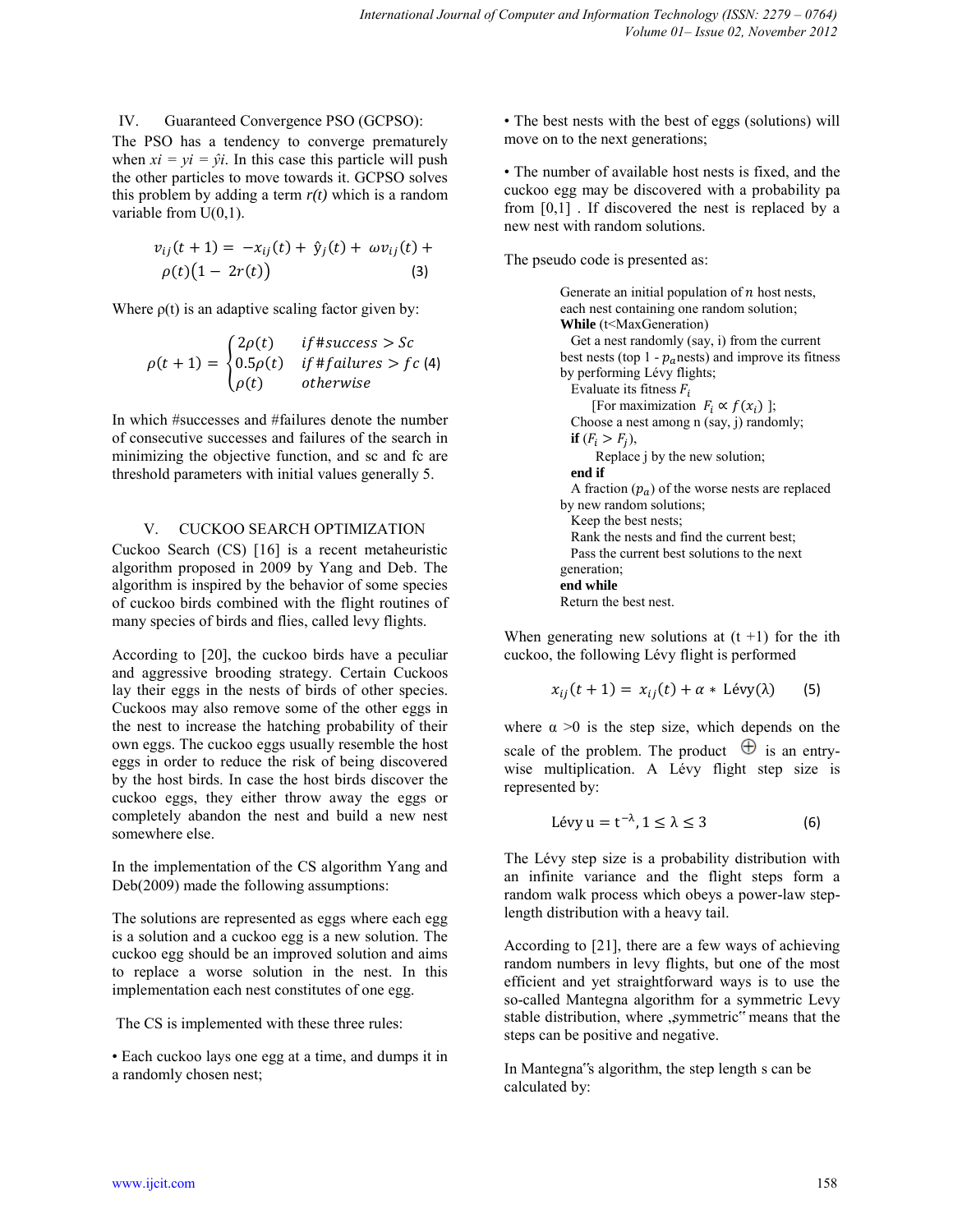$$
s = \frac{u}{|v|^{1/\beta}}\tag{7}
$$

Such that:

$$
u \sim N(0, \sigma_u^2), \qquad v \sim N(0, \sigma_v^2) \tag{8}
$$

Where:

$$
\sigma_u = \left\{ \frac{\Gamma(1+\beta)\sin(\frac{\pi\beta}{2})}{\Gamma[(1+\beta)/2]\beta 2^{(\beta-1)/2}} \right\}^{1/\beta}, \quad \sigma_v = 1.
$$
 (9)

Here  $\Gamma$  (z) is the gamma function:

$$
\Gamma(z) = \int_0^\infty t^{z-1} e^{-t} dt. \tag{10}
$$

## VI. SIMULATION RESULTS, DISCUSSION AND ANALYSIS

#### *A. Dataset description*

Four well-known dataset instances were chosen from the *UCI Machine Learning Repository* to be applied to the training algorithms:

Glass: The Glass dataset is a study to classify glass into 7 types for police-work purposes. This dataset has a total of 214 instances divided into 7 classes where each instance has 10 attributes.

Ionosphere: The ionosphere dataset is a system that consisting of 16 high-frequency antennas placed as a phased array in Groose Bay, Labrador. Each instance in the database constitutes of 34 attributes that correspond to the complex values that represent the electromagnetic signal measured. There is a total of 351 instances classified to two classes, *good* or *bad.*  This classification indicates whether there is evidence of some structure in the ionosphere or not.

Irish Plant: The Irish Plant dataset is a study to classify the Irish Plant into its three types: Iris Setosa, Iris Versicolour and Iris Virginica. The study depends on four attributes representing length, sepal width, petal length and petal width. The dataset has a total of 150 instances where each class has 50 instances.

Wine: The wine dataset is a study to classify wine into its three types depending on the values of 13 constituents. There is a total of 178 instances divided into 3 classes and with 13 attributes for each instance.

### *B. Solution representation*

Because of the uniqueness of each dataset, each dataset had its own particular structure. For simplicity purposes only one hidden layer was used. Also, the number of inputs was equal to the number of attributes of each dataset. The number of outputs was equal to the number of classes. And the number of hidden nodes was equal to double the number of the inputs minus one. All hidden and output neurons have the sigmoid function as their activation function.

In the implementation of all algorithms each potential solution was a complete set of weights represented in an array of real numbers as shown in Figure 2:



Figure 2. Solution Encoding

#### *C. Fitness function evaluation*

Each fitness evaluation was a forward pass through the network using the weights that are being evaluated. After the forward pass, the difference between the expected outputs and the actual outputs is calculated and then the quadratic error [12] is calculated as:

*Quadratic Error* = 
$$
\sum_{p=1}^{M} \sum_{k=1}^{m} (t_k^{(p)} - y_k^{(p)})^2
$$

Where:  $M =$  number of instances,  $m =$  number of output neurons,  $t = \text{target output}, v = \text{current output}.$ 

The fitness function is the inverse of the quadratic error. Our goal is minimize the quadratic error.

#### *D. Meta-heuristics parameters*

For all meta-heuristics the fitness function was the inverse of the quadratic error. Our objective is to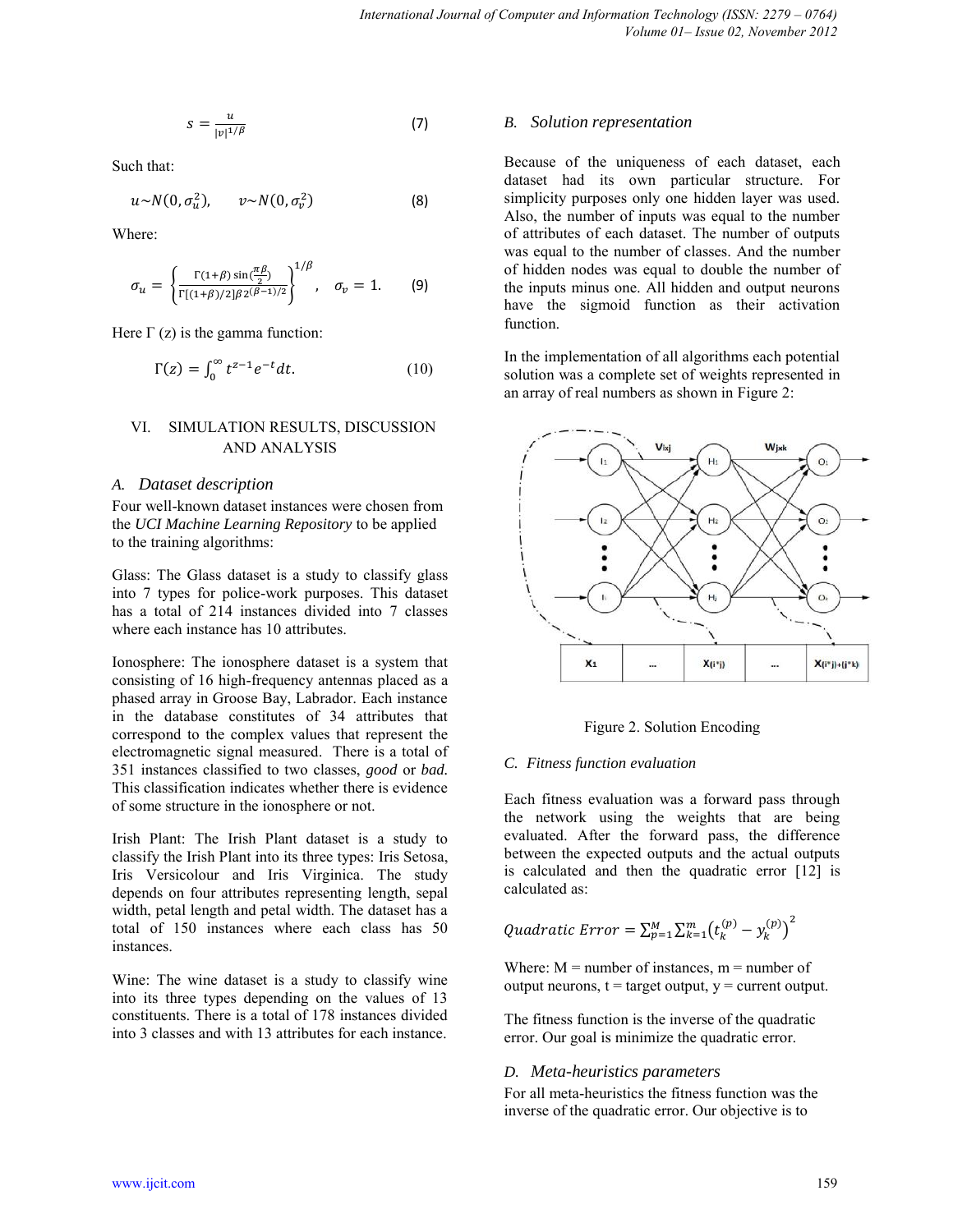minimize the difference between the current output and the desired output and thus maximize the fitness function.

Cuckoo search setup: 20 nests were used. The step size  $\alpha = 0.01$ ,  $\beta = 0.5$  and the nest discovery parameter  $Pa = 0.1$ .

PSO setup: PSO used 20 particles,  $c1 = c2 = 2.05$ , and w decreased linearly from 0.9 to 0.4.

GCPSO setup: GCPSO used 20 particles, w= 0.4, and  $\rho_i=1$ .

## *E. Results*

Each of the CS, PSO, and GCPSO algorithms was implemented in the training of an MLP of the same structure for the same benchmark dataset. The four datasets are: Iris, Glass, Wine, and Ionosphere. The results recorded on every run were the Quadratic Error for each dataset. After 20 runs on each dataset the results were recorded in Table 1 in the following format: average quadratic error (standard deviation).

TABLE I. RESULTS

| <b>Dataset</b>    | <b>Average Quadratic Error</b> |            |              |
|-------------------|--------------------------------|------------|--------------|
|                   | (&standard deviation)          |            |              |
|                   | <b>CS</b>                      | <b>PSO</b> | <b>GCPSO</b> |
| <b>Iris</b>       | 29.2                           | 62.2       | 44.7 (16.6)  |
|                   | (14.1)                         | (21.5)     |              |
| <b>Glass</b>      | 77.2                           | 164.8      | 156.5        |
|                   | (22.5)                         | (43.6)     | (63.8)       |
| Wine              | 93.6                           | 105.6      | 115.2        |
|                   | (16.7)                         | (17.6)     | (17.8)       |
| <b>Ionosphere</b> | 32.6                           | 70.8       | 62.7(17.7)   |
|                   | (6.2)                          | (18.9)     |              |

The results show that CS outperforms both PSO and GCPSO. On all datasets, CS yields lower average quadratic error and lower standard deviation. We can attribute this superiority of CS to two main reasons. The first reason is that CS has a good balance between intensification found in local search and diversification found in the exploration of the whole search space. The second reason is that CS has less parameters than PSO and GCPSO making it easier to tune. Also [16] shows that CS is not sensitive to its

second parameter  $p_a$  which also decreases the algorithm"s dependency on its parameters.

## VII. CONCLUSION

Training algorithms play an important role in enhancing the quality of ANNs. The usual algorithm for training ANNs is BP which has two problems: slow convergence and premature convergence. Various attempts have been made to improve the quality of BP. Metaheuristic algorithms are known for their ability to produce optimal or near optimal solutions for optimization problems. In the recent years meta-heuristic algorithms were used to train ANN and yielded good results.

In this research a recent meta-heuristic, Cuckoo Search, was designed for the training of a feed forward MLP and compared with PSO and GCPSO on four benchmark problems. On the four test problems the CS proved to be superior to PSO and GCPSO with a remarkable advantage. Further research will explore the development of a parallel implementation of the cuckoo search algorithm to apply it to the training of large neural networks.

## REFERENCES

- [1] J. Heaton. "Introduction to Neural Networks" for Java, Second Edition". Heaton Research, Inc., 2008.
- [2] E. Valian, S. Mohanna and S. Tavakoli. "Improved Cuckoo Search Algorithm for Feed-Forward Neural Network Training". International Journal of Artificial Intelligence & Applications (IJAIA), Vol.2, No.3, July 2011
- [3] L. Mingguang and L. Gaoyang. "Artificial Neural Network Co-optimization Algorithm based on Differential Evolution". Second International Symposium on Computational Intelligence and Design. 2009.
- [4] A. Espinal, M. Sotelo-Figueroa, J. A. Soria-Alcaraz, M. Ornelas, H. Puga, M. Carpio, R. Baltazar, J.L. Rico. "Comparison of PSO and DE for training neural networks" 10th Mexican International Conference on Artificial Intelligence. 2011.
- [5] H. H. Hoos & T. Stützle, "Stochastic Local Search Foundations and Applications". Morgan Kaufmann / Elsevier, 2004.
- [6] S. Kirkpartik, C.D. Dellat Jr. and M.P. Vecchi, "Optimization by simulated annealing", Science, 220: 671-680, 1983.